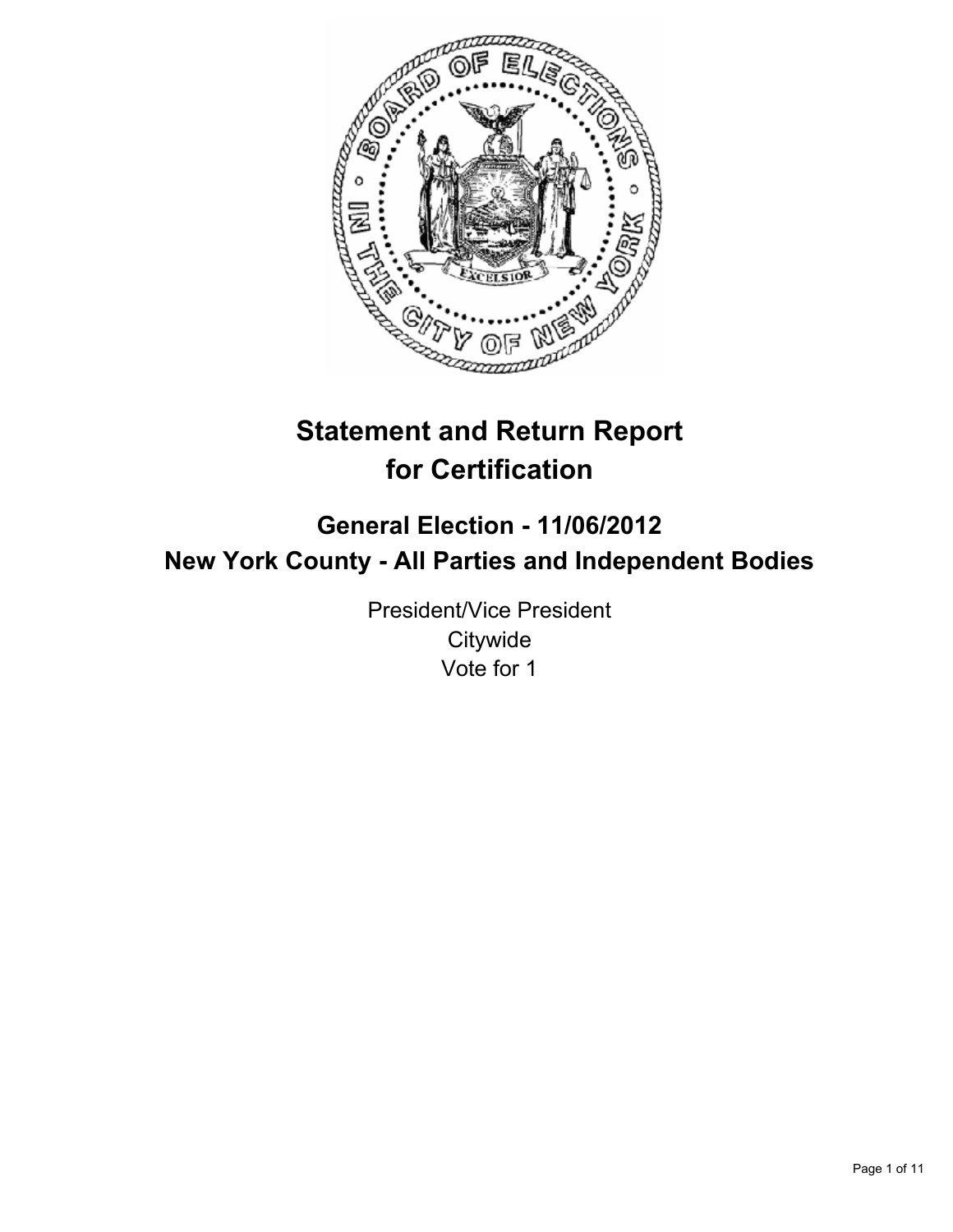

| <b>PUBLIC COUNTER</b>                                    | 31,257 |
|----------------------------------------------------------|--------|
| <b>EMERGENCY</b>                                         | 213    |
| ABSENTEE/MILITARY                                        | 948    |
| <b>FEDERAL</b>                                           | 507    |
| SPECIAL PRESIDENTIAL                                     | 0      |
| <b>AFFIDAVIT</b>                                         | 4,576  |
| <b>Total Ballots</b>                                     | 37,501 |
| Less - Inapplicable Federal/Special Presidential Ballots | 0      |
| <b>Total Applicable Ballots</b>                          | 37,501 |
| BARACK OBAMA / JOE BIDEN (DEMOCRATIC)                    | 29,323 |
| MITT ROMNEY / PAUL RYAN (REPUBLICAN)                     | 6,111  |
| MITT ROMNEY / PAUL RYAN (CONSERVATIVE)                   | 338    |
| BARACK OBAMA / JOE BIDEN (WORKING FAMILIES)              | 899    |
| JILL STEIN / CHERI HONKALA (GREEN)                       | 253    |
| PETA LINDSAY / YARI OSORIO (SOCIALISM & LIB)             | 15     |
| GARY JOHNSON / JAMES P. GRAY (LIBERTARIAN)               | 276    |
| VIRGIL GOODE / JIM CLYMER (CONSTITUTION)                 | 13     |
| JAMES HARRIS (WRITE-IN)                                  | 1      |
| ROSS C. ANDERSON (WRITE-IN)                              | 5      |
| STEPHEN DURHAM (WRITE-IN)                                | 1      |
| UNATTRIBUTABLE WRITE-IN (WRITE-IN)                       | 42     |
| <b>Total Votes</b>                                       | 37,277 |
| Unrecorded                                               | 224    |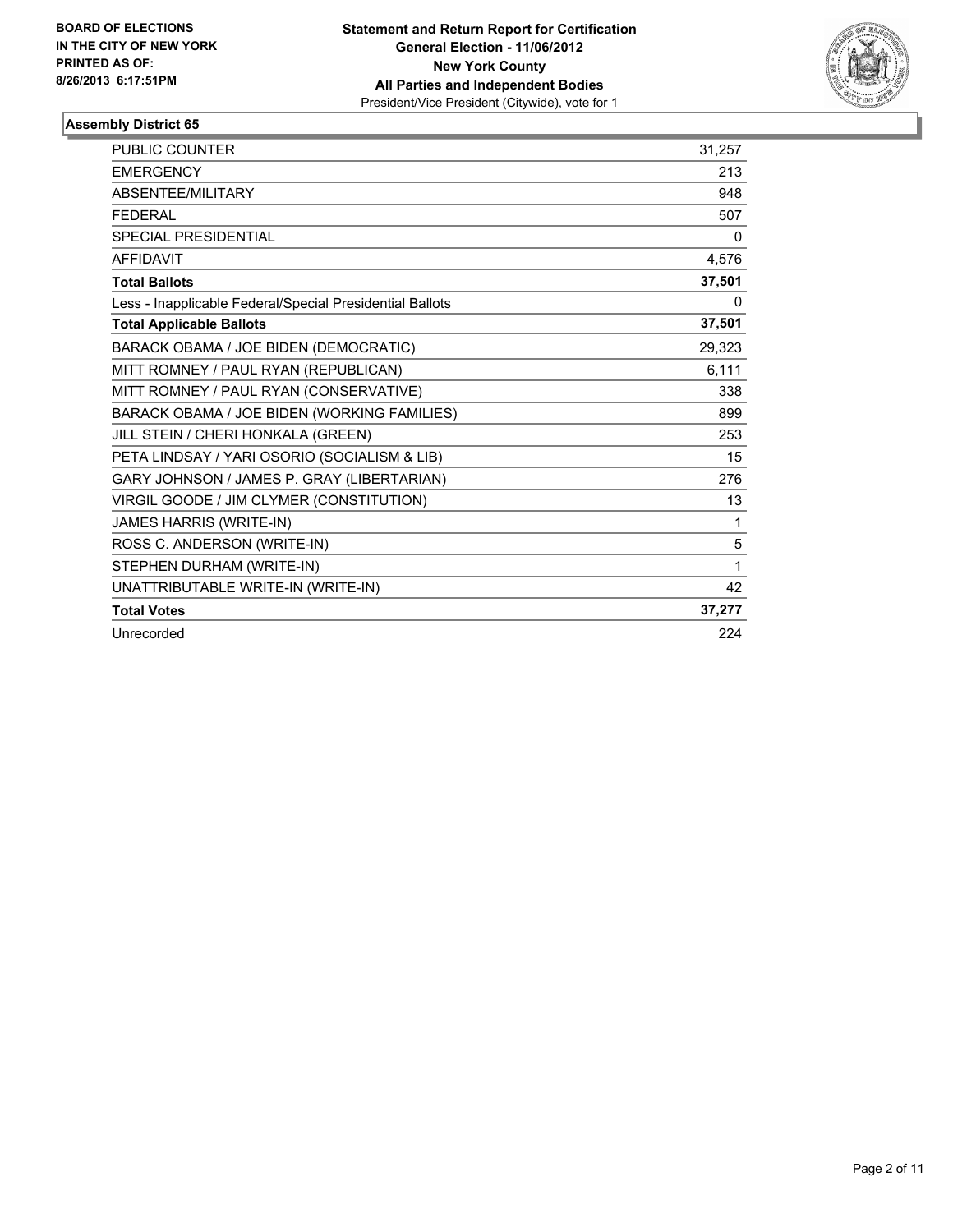

| <b>PUBLIC COUNTER</b>                                    | 45,670 |
|----------------------------------------------------------|--------|
| <b>EMERGENCY</b>                                         | 208    |
| ABSENTEE/MILITARY                                        | 2,207  |
| <b>FFDFRAI</b>                                           | 1,553  |
| <b>SPECIAL PRESIDENTIAL</b>                              | 0      |
| <b>AFFIDAVIT</b>                                         | 4,729  |
| <b>Total Ballots</b>                                     | 54,367 |
| Less - Inapplicable Federal/Special Presidential Ballots | 0      |
| <b>Total Applicable Ballots</b>                          | 54,367 |
| BARACK OBAMA / JOE BIDEN (DEMOCRATIC)                    | 42,585 |
| MITT ROMNEY / PAUL RYAN (REPUBLICAN)                     | 8,171  |
| MITT ROMNEY / PAUL RYAN (CONSERVATIVE)                   | 387    |
| BARACK OBAMA / JOE BIDEN (WORKING FAMILIES)              | 1,994  |
| JILL STEIN / CHERI HONKALA (GREEN)                       | 506    |
| PETA LINDSAY / YARI OSORIO (SOCIALISM & LIB)             | 14     |
| GARY JOHNSON / JAMES P. GRAY (LIBERTARIAN)               | 378    |
| VIRGIL GOODE / JIM CLYMER (CONSTITUTION)                 | 12     |
| JAMES HARRIS (WRITE-IN)                                  | 1      |
| <b>MERLIN MILLER (WRITE-IN)</b>                          | 1      |
| ROSS C. ANDERSON (WRITE-IN)                              | 6      |
| UNATTRIBUTABLE WRITE-IN (WRITE-IN)                       | 88     |
| <b>Total Votes</b>                                       | 54,143 |
| Unrecorded                                               | 224    |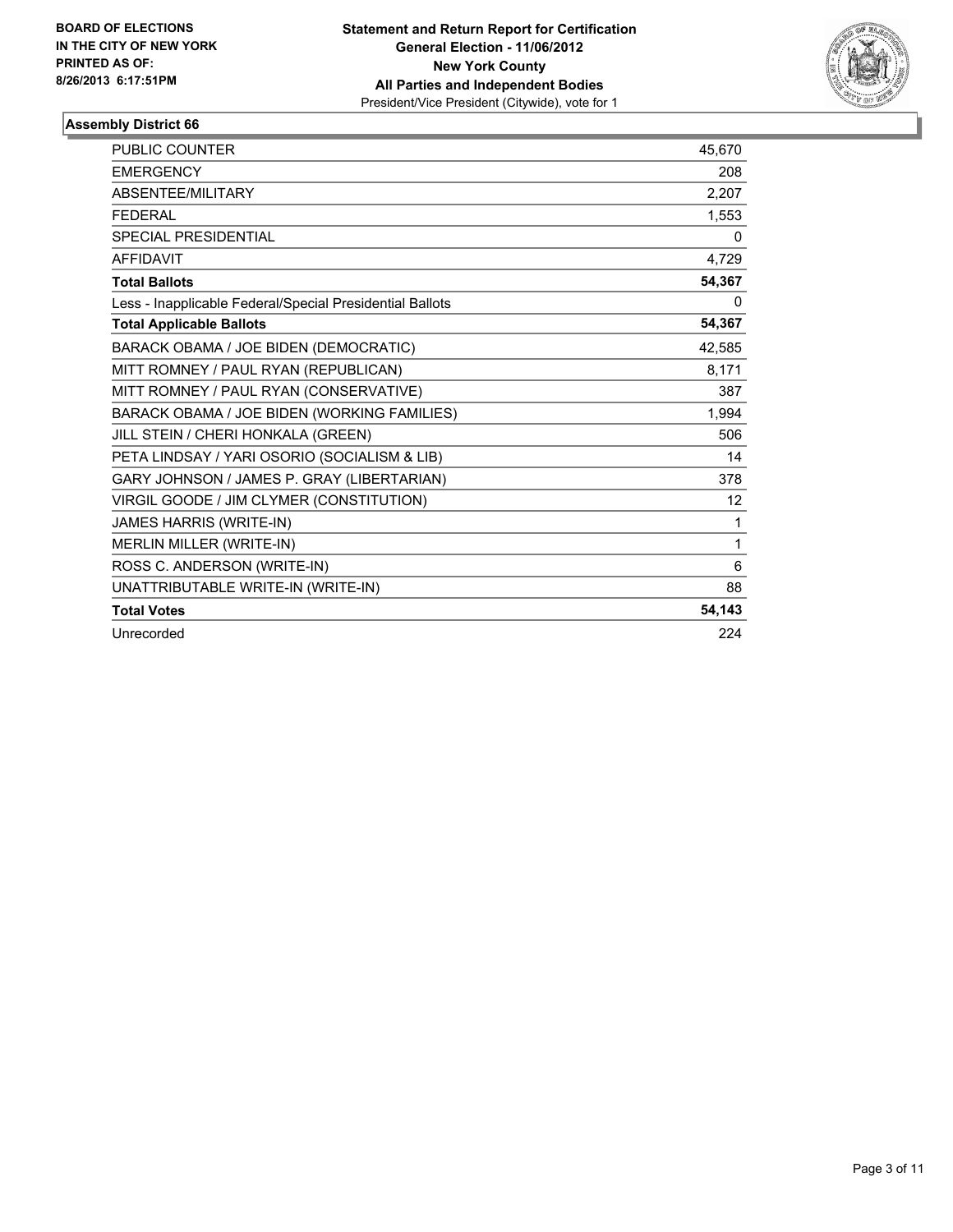

| <b>PUBLIC COUNTER</b>                                    | 50,643         |
|----------------------------------------------------------|----------------|
| <b>EMERGENCY</b>                                         | 82             |
| ABSENTEE/MILITARY                                        | 2,401          |
| <b>FEDERAL</b>                                           | 1,431          |
| <b>SPECIAL PRESIDENTIAL</b>                              | 0              |
| <b>AFFIDAVIT</b>                                         | 3,966          |
| <b>Total Ballots</b>                                     | 58,523         |
| Less - Inapplicable Federal/Special Presidential Ballots | 0              |
| <b>Total Applicable Ballots</b>                          | 58,523         |
| BARACK OBAMA / JOE BIDEN (DEMOCRATIC)                    | 45,120         |
| MITT ROMNEY / PAUL RYAN (REPUBLICAN)                     | 10,489         |
| MITT ROMNEY / PAUL RYAN (CONSERVATIVE)                   | 459            |
| BARACK OBAMA / JOE BIDEN (WORKING FAMILIES)              | 1,372          |
| JILL STEIN / CHERI HONKALA (GREEN)                       | 392            |
| PETA LINDSAY / YARI OSORIO (SOCIALISM & LIB)             | 15             |
| GARY JOHNSON / JAMES P. GRAY (LIBERTARIAN)               | 331            |
| VIRGIL GOODE / JIM CLYMER (CONSTITUTION)                 | 10             |
| JAMES HARRIS (WRITE-IN)                                  | 3              |
| ROSS C ANDERSON (WRITE-IN)                               | $\mathbf{1}$   |
| ROSS C. ANDERSON (WRITE-IN)                              | $\overline{7}$ |
| STEPHEN DURHAM (WRITE-IN)                                | $\mathbf{1}$   |
| UNATTRIBUTABLE WRITE-IN (WRITE-IN)                       | 56             |
| <b>Total Votes</b>                                       | 58,256         |
| Unrecorded                                               | 267            |

| PUBLIC COUNTER                                           | 37,480       |
|----------------------------------------------------------|--------------|
| <b>EMERGENCY</b>                                         | 132          |
| ABSENTEE/MILITARY                                        | 912          |
| <b>FEDERAL</b>                                           | 285          |
| <b>SPECIAL PRESIDENTIAL</b>                              | $\mathbf{0}$ |
| <b>AFFIDAVIT</b>                                         | 5,170        |
| <b>Total Ballots</b>                                     | 43,979       |
| Less - Inapplicable Federal/Special Presidential Ballots | 0            |
| <b>Total Applicable Ballots</b>                          | 43,979       |
| BARACK OBAMA / JOE BIDEN (DEMOCRATIC)                    | 40,057       |
| MITT ROMNEY / PAUL RYAN (REPUBLICAN)                     | 2,450        |
| MITT ROMNEY / PAUL RYAN (CONSERVATIVE)                   | 201          |
| BARACK OBAMA / JOE BIDEN (WORKING FAMILIES)              | 669          |
| JILL STEIN / CHERI HONKALA (GREEN)                       | 144          |
| PETA LINDSAY / YARI OSORIO (SOCIALISM & LIB)             | 16           |
| GARY JOHNSON / JAMES P. GRAY (LIBERTARIAN)               | 128          |
| VIRGIL GOODE / JIM CLYMER (CONSTITUTION)                 | 14           |
| ROSS C. ANDERSON (WRITE-IN)                              | 5            |
| UNATTRIBUTABLE WRITE-IN (WRITE-IN)                       | 19           |
| <b>Total Votes</b>                                       | 43,703       |
| Unrecorded                                               | 276          |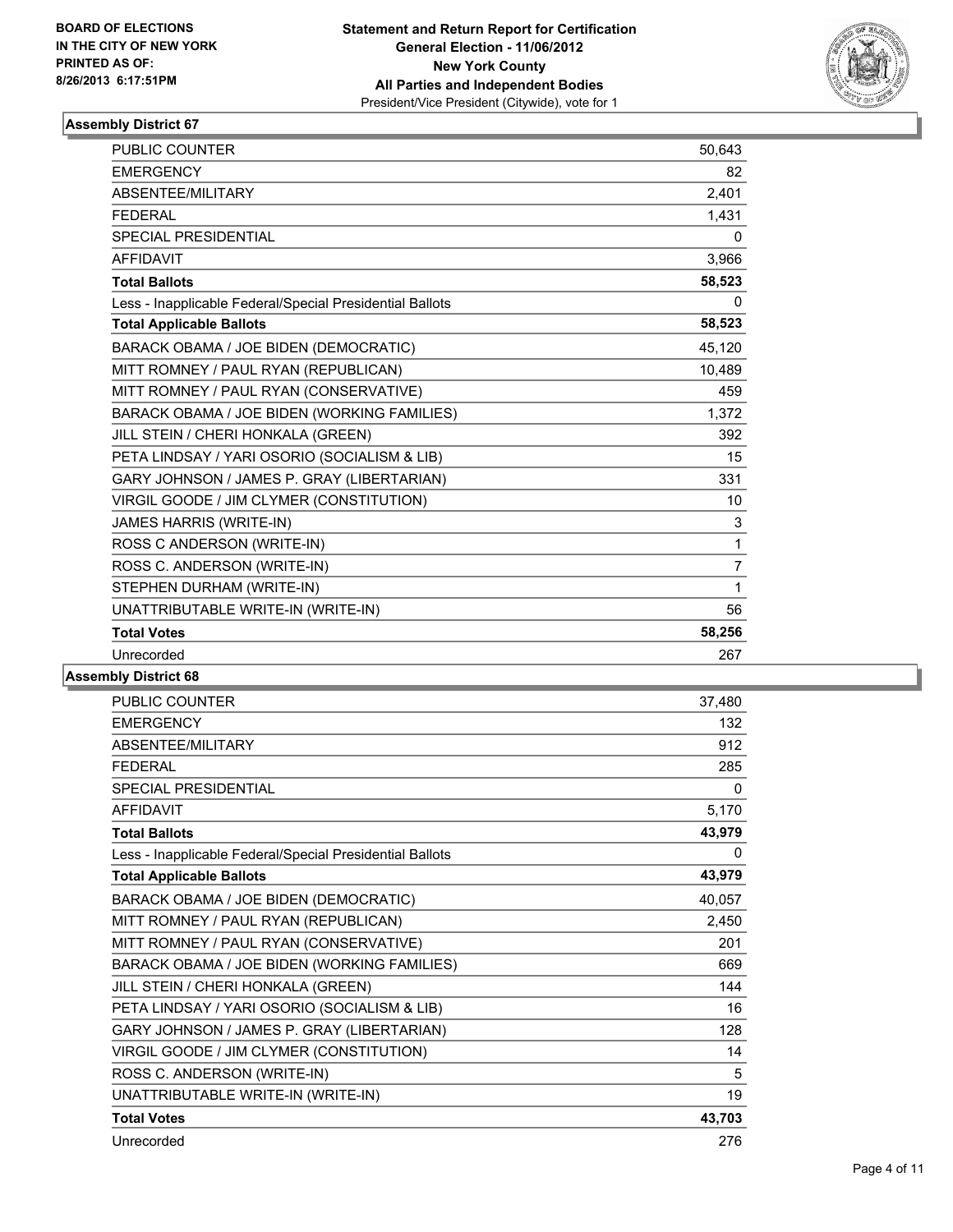

| <b>PUBLIC COUNTER</b>                                    | 50,936       |
|----------------------------------------------------------|--------------|
| <b>EMERGENCY</b>                                         | 512          |
| ABSENTEE/MILITARY                                        | 2,280        |
| <b>FEDERAL</b>                                           | 1,198        |
| SPECIAL PRESIDENTIAL                                     | 0            |
| <b>AFFIDAVIT</b>                                         | 3,732        |
| <b>Total Ballots</b>                                     | 58,658       |
| Less - Inapplicable Federal/Special Presidential Ballots | $\mathbf{0}$ |
| <b>Total Applicable Ballots</b>                          | 58,658       |
| BARACK OBAMA / JOE BIDEN (DEMOCRATIC)                    | 49,710       |
| MITT ROMNEY / PAUL RYAN (REPUBLICAN)                     | 5,288        |
| MITT ROMNEY / PAUL RYAN (CONSERVATIVE)                   | 290          |
| BARACK OBAMA / JOE BIDEN (WORKING FAMILIES)              | 2,137        |
| JILL STEIN / CHERI HONKALA (GREEN)                       | 476          |
| PETA LINDSAY / YARI OSORIO (SOCIALISM & LIB)             | 24           |
| GARY JOHNSON / JAMES P. GRAY (LIBERTARIAN)               | 283          |
| VIRGIL GOODE / JIM CLYMER (CONSTITUTION)                 | 16           |
| JERRY WHITE (WRITE-IN)                                   | 2            |
| MERLIN MILLER (WRITE-IN)                                 | $\mathbf{1}$ |
| ROSS C. ANDERSON (WRITE-IN)                              | 11           |
| STEPHEN DURHAM (WRITE-IN)                                | 6            |
| UNATTRIBUTABLE WRITE-IN (WRITE-IN)                       | 71           |
| <b>Total Votes</b>                                       | 58,315       |
| Unrecorded                                               | 343          |

| PUBLIC COUNTER                                           | 42,221 |
|----------------------------------------------------------|--------|
| <b>EMERGENCY</b>                                         | 1,355  |
| ABSENTEE/MILITARY                                        | 1,356  |
| <b>FEDERAL</b>                                           | 296    |
| <b>SPECIAL PRESIDENTIAL</b>                              | 0      |
| <b>AFFIDAVIT</b>                                         | 5,551  |
| <b>Total Ballots</b>                                     | 50,779 |
| Less - Inapplicable Federal/Special Presidential Ballots | 0      |
| <b>Total Applicable Ballots</b>                          | 50,779 |
| BARACK OBAMA / JOE BIDEN (DEMOCRATIC)                    | 48,057 |
| MITT ROMNEY / PAUL RYAN (REPUBLICAN)                     | 990    |
| MITT ROMNEY / PAUL RYAN (CONSERVATIVE)                   | 98     |
| BARACK OBAMA / JOE BIDEN (WORKING FAMILIES)              | 900    |
| JILL STEIN / CHERI HONKALA (GREEN)                       | 248    |
| PETA LINDSAY / YARI OSORIO (SOCIALISM & LIB)             | 18     |
| GARY JOHNSON / JAMES P. GRAY (LIBERTARIAN)               | 122    |
| VIRGIL GOODE / JIM CLYMER (CONSTITUTION)                 | 9      |
| ROSS C. ANDERSON (WRITE-IN)                              | 8      |
| UNATTRIBUTABLE WRITE-IN (WRITE-IN)                       | 29     |
| <b>Total Votes</b>                                       | 50,479 |
| Unrecorded                                               | 300    |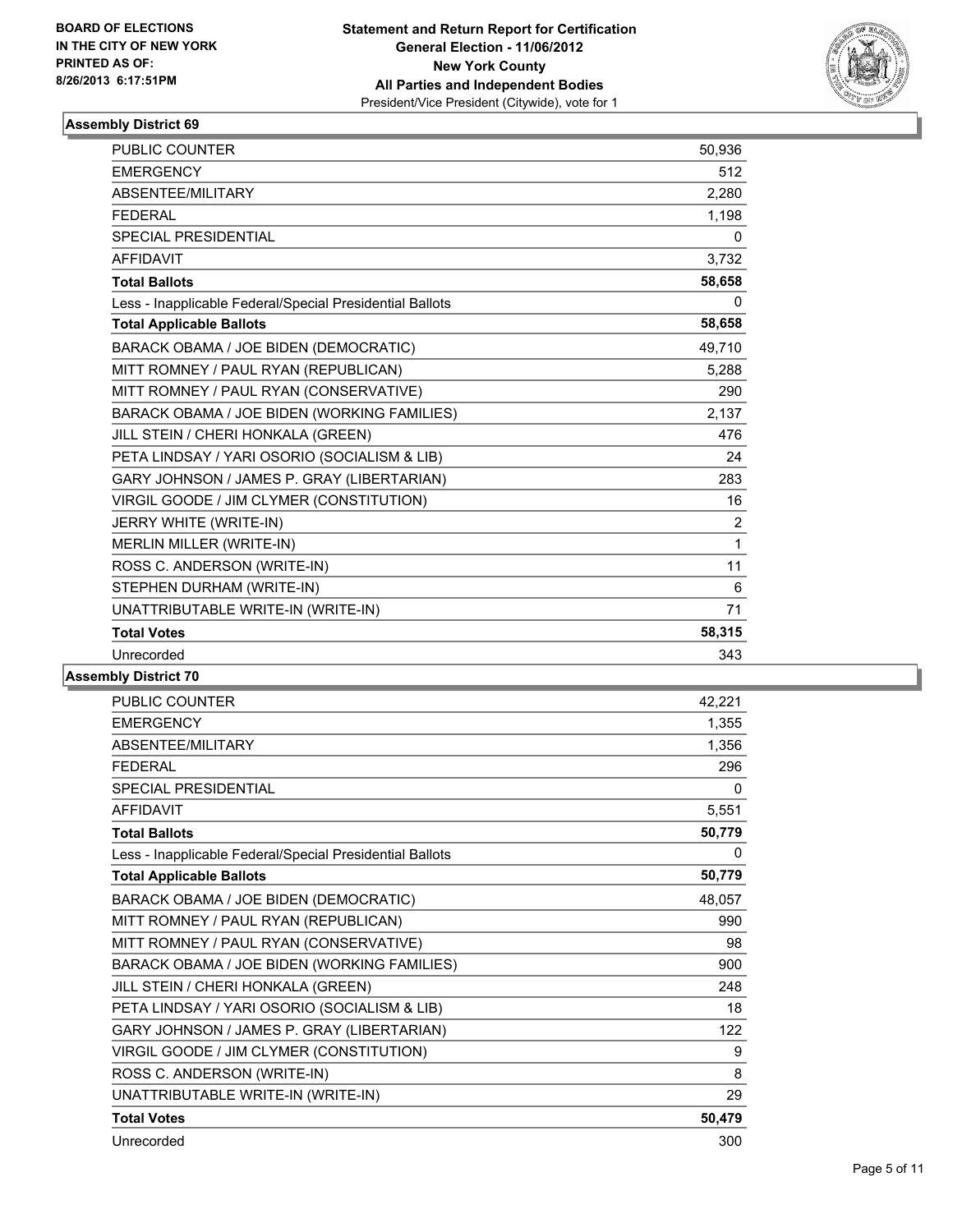

| <b>PUBLIC COUNTER</b>                                    | 42,054 |
|----------------------------------------------------------|--------|
| <b>EMERGENCY</b>                                         | 57     |
| <b>ABSENTEE/MILITARY</b>                                 | 1,060  |
| <b>FFDFRAI</b>                                           | 379    |
| <b>SPECIAL PRESIDENTIAL</b>                              | 0      |
| <b>AFFIDAVIT</b>                                         | 4,588  |
| <b>Total Ballots</b>                                     | 48,138 |
| Less - Inapplicable Federal/Special Presidential Ballots | 0      |
| <b>Total Applicable Ballots</b>                          | 48,138 |
| BARACK OBAMA / JOE BIDEN (DEMOCRATIC)                    | 44,009 |
| MITT ROMNEY / PAUL RYAN (REPUBLICAN)                     | 2,085  |
| MITT ROMNEY / PAUL RYAN (CONSERVATIVE)                   | 203    |
| BARACK OBAMA / JOE BIDEN (WORKING FAMILIES)              | 1,043  |
| JILL STEIN / CHERI HONKALA (GREEN)                       | 274    |
| PETA LINDSAY / YARI OSORIO (SOCIALISM & LIB)             | 31     |
| GARY JOHNSON / JAMES P. GRAY (LIBERTARIAN)               | 154    |
| VIRGIL GOODE / JIM CLYMER (CONSTITUTION)                 | 9      |
| JAMES HARRIS (WRITE-IN)                                  | 1      |
| ROSS C. ANDERSON (WRITE-IN)                              | 2      |
| STEPHEN DURHAM (WRITE-IN)                                | 4      |
| UNATTRIBUTABLE WRITE-IN (WRITE-IN)                       | 34     |
| <b>Total Votes</b>                                       | 47,849 |
| Unrecorded                                               | 289    |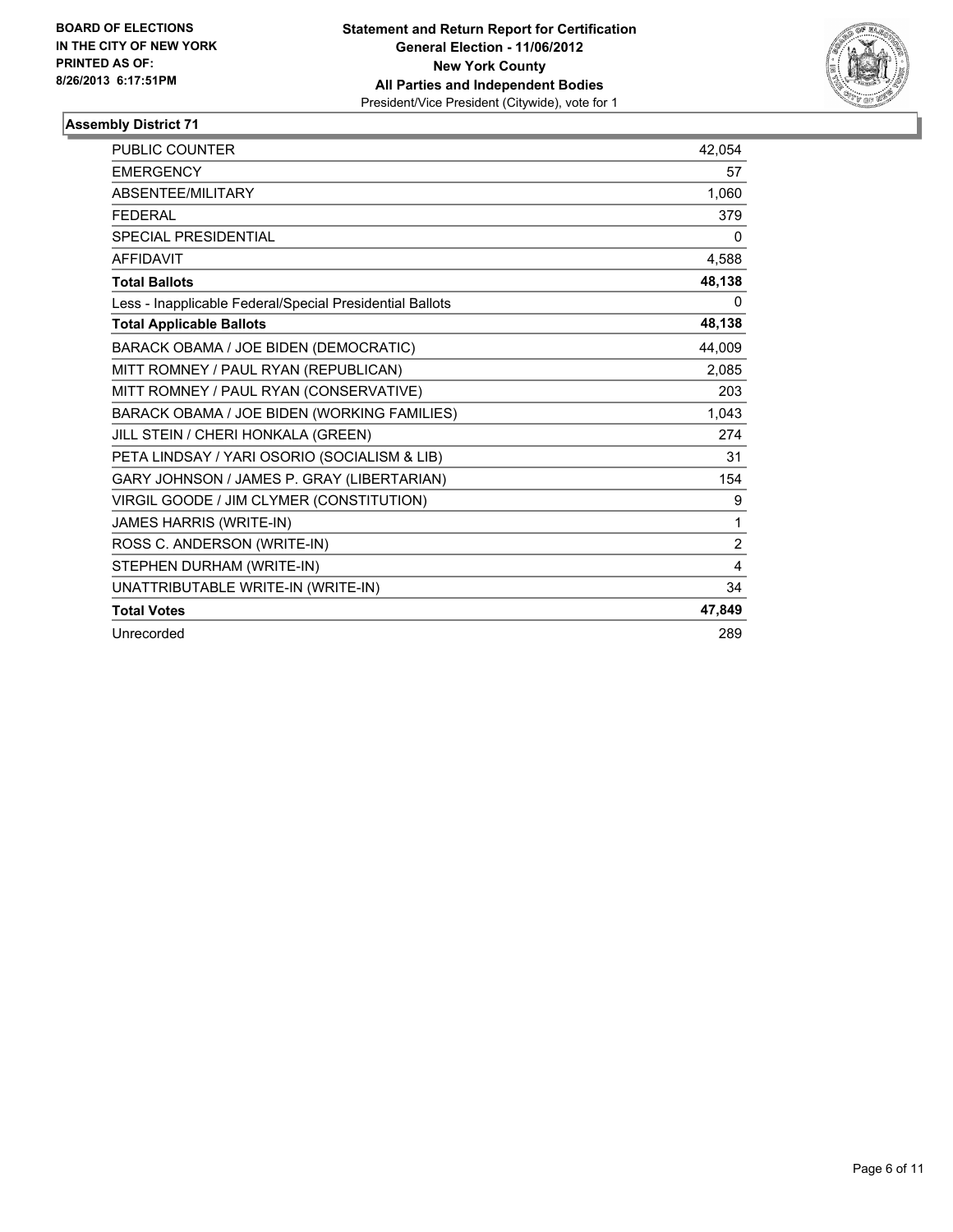

| <b>PUBLIC COUNTER</b>                                    | 36,076 |
|----------------------------------------------------------|--------|
| <b>EMERGENCY</b>                                         | 98     |
| <b>ABSENTEE/MILITARY</b>                                 | 545    |
| <b>FEDERAL</b>                                           | 316    |
| SPECIAL PRESIDENTIAL                                     | 0      |
| <b>AFFIDAVIT</b>                                         | 3,474  |
| <b>Total Ballots</b>                                     | 40,509 |
| Less - Inapplicable Federal/Special Presidential Ballots | 0      |
| <b>Total Applicable Ballots</b>                          | 40,509 |
| BARACK OBAMA / JOE BIDEN (DEMOCRATIC)                    | 36,465 |
| MITT ROMNEY / PAUL RYAN (REPUBLICAN)                     | 2,268  |
| MITT ROMNEY / PAUL RYAN (CONSERVATIVE)                   | 200    |
| BARACK OBAMA / JOE BIDEN (WORKING FAMILIES)              | 816    |
| JILL STEIN / CHERI HONKALA (GREEN)                       | 233    |
| PETA LINDSAY / YARI OSORIO (SOCIALISM & LIB)             | 28     |
| GARY JOHNSON / JAMES P. GRAY (LIBERTARIAN)               | 144    |
| VIRGIL GOODE / JIM CLYMER (CONSTITUTION)                 | 7      |
| JAMES HARRIS (WRITE-IN)                                  | 4      |
| ROSS C. ANDERSON (WRITE-IN)                              | 1      |
| STEPHEN DURHAM (WRITE-IN)                                | 3      |
| UNATTRIBUTABLE WRITE-IN (WRITE-IN)                       | 32     |
| <b>Total Votes</b>                                       | 40,201 |
| Unrecorded                                               | 308    |

| <b>PUBLIC COUNTER</b>                                    | 47,959 |
|----------------------------------------------------------|--------|
| <b>EMERGENCY</b>                                         | 62     |
| <b>ABSENTEE/MILITARY</b>                                 | 2,738  |
| <b>FEDERAL</b>                                           | 1,454  |
| SPECIAL PRESIDENTIAL                                     | 0      |
| <b>AFFIDAVIT</b>                                         | 3,562  |
| <b>Total Ballots</b>                                     | 55,775 |
| Less - Inapplicable Federal/Special Presidential Ballots | 0      |
| <b>Total Applicable Ballots</b>                          | 55,775 |
| BARACK OBAMA / JOE BIDEN (DEMOCRATIC)                    | 36,050 |
| MITT ROMNEY / PAUL RYAN (REPUBLICAN)                     | 17,590 |
| MITT ROMNEY / PAUL RYAN (CONSERVATIVE)                   | 627    |
| BARACK OBAMA / JOE BIDEN (WORKING FAMILIES)              | 608    |
| JILL STEIN / CHERI HONKALA (GREEN)                       | 223    |
| PETA LINDSAY / YARI OSORIO (SOCIALISM & LIB)             | 16     |
| GARY JOHNSON / JAMES P. GRAY (LIBERTARIAN)               | 294    |
| VIRGIL GOODE / JIM CLYMER (CONSTITUTION)                 | 9      |
| JERRY WHITE (WRITE-IN)                                   | 1      |
| ROSS C. ANDERSON (WRITE-IN)                              | 3      |
| UNATTRIBUTABLE WRITE-IN (WRITE-IN)                       | 56     |
| <b>Total Votes</b>                                       | 55,477 |
| Unrecorded                                               | 298    |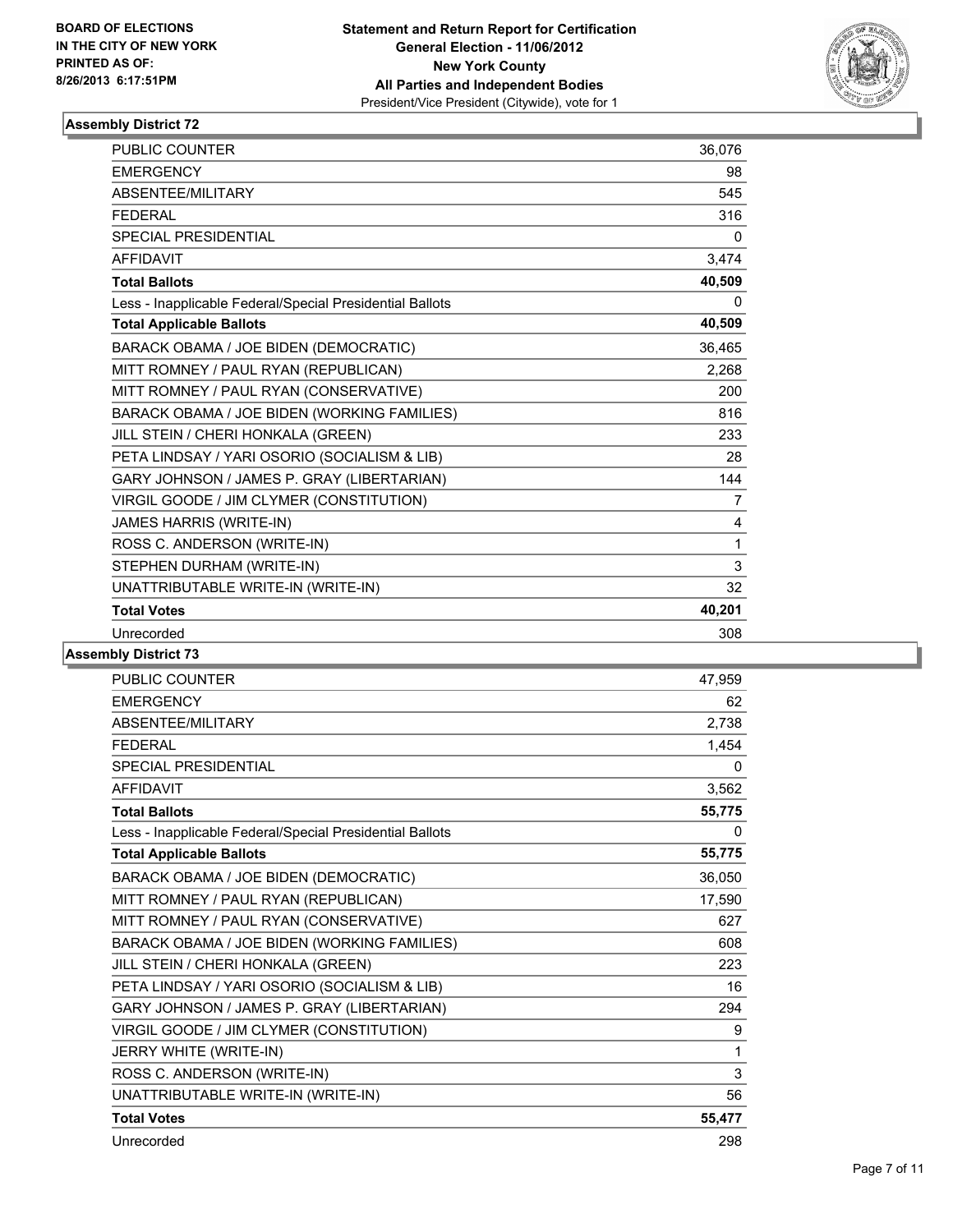

| PUBLIC COUNTER                                           | 40,477         |
|----------------------------------------------------------|----------------|
| <b>EMERGENCY</b>                                         | 1,397          |
| ABSENTEE/MILITARY                                        | 1,598          |
| <b>FEDERAL</b>                                           | 844            |
| <b>SPECIAL PRESIDENTIAL</b>                              | 0              |
| <b>AFFIDAVIT</b>                                         | 5,095          |
| <b>Total Ballots</b>                                     | 49,411         |
| Less - Inapplicable Federal/Special Presidential Ballots | 0              |
| <b>Total Applicable Ballots</b>                          | 49,411         |
| BARACK OBAMA / JOE BIDEN (DEMOCRATIC)                    | 39,084         |
| MITT ROMNEY / PAUL RYAN (REPUBLICAN)                     | 7,360          |
| MITT ROMNEY / PAUL RYAN (CONSERVATIVE)                   | 446            |
| BARACK OBAMA / JOE BIDEN (WORKING FAMILIES)              | 1,329          |
| JILL STEIN / CHERI HONKALA (GREEN)                       | 404            |
| PETA LINDSAY / YARI OSORIO (SOCIALISM & LIB)             | 24             |
| GARY JOHNSON / JAMES P. GRAY (LIBERTARIAN)               | 325            |
| VIRGIL GOODE / JIM CLYMER (CONSTITUTION)                 | 21             |
| BARACK OBAMA / JOE BIDEN (WRITE-IN)                      | $\mathbf 1$    |
| JAMES HARRIS (WRITE-IN)                                  | $\overline{2}$ |
| ROSS C. ANDERSON (WRITE-IN)                              | 11             |
| STEPHEN DURHAM (WRITE-IN)                                | 1              |
| UNATTRIBUTABLE WRITE-IN (WRITE-IN)                       | 83             |
| <b>Total Votes</b>                                       | 49,091         |
| Unrecorded                                               | 320            |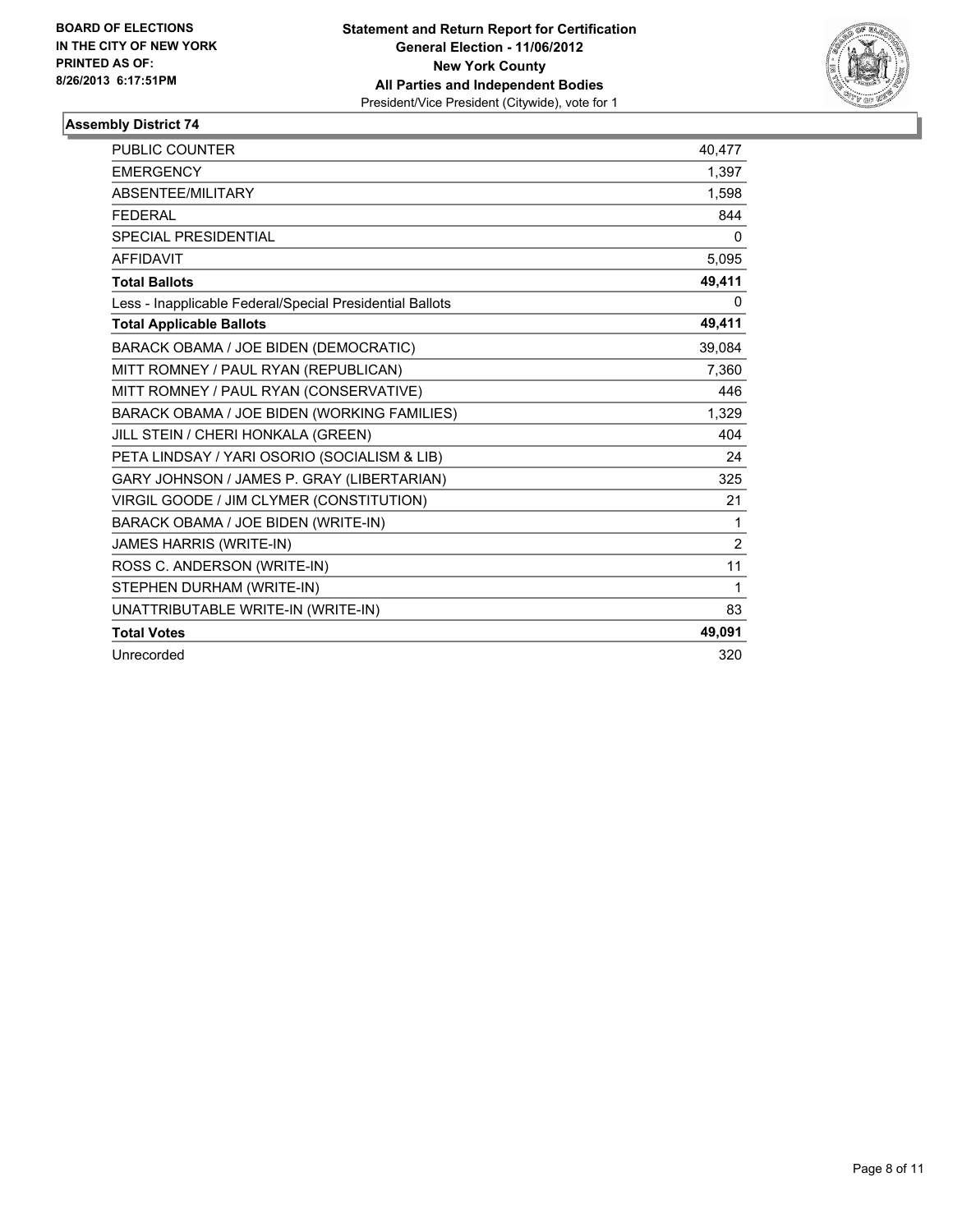

| <b>PUBLIC COUNTER</b>                                    | 45.646 |
|----------------------------------------------------------|--------|
| <b>EMERGENCY</b>                                         | 4      |
| <b>ABSENTEE/MILITARY</b>                                 | 2,217  |
| <b>FEDERAL</b>                                           | 1,188  |
| <b>SPECIAL PRESIDENTIAL</b>                              | 0      |
| <b>AFFIDAVIT</b>                                         | 4,215  |
| <b>Total Ballots</b>                                     | 53,270 |
| Less - Inapplicable Federal/Special Presidential Ballots | 0      |
| <b>Total Applicable Ballots</b>                          | 53,270 |
| BARACK OBAMA / JOE BIDEN (DEMOCRATIC)                    | 41,557 |
| MITT ROMNEY / PAUL RYAN (REPUBLICAN)                     | 8,498  |
| MITT ROMNEY / PAUL RYAN (CONSERVATIVE)                   | 448    |
| BARACK OBAMA / JOE BIDEN (WORKING FAMILIES)              | 1,478  |
| JILL STEIN / CHERI HONKALA (GREEN)                       | 397    |
| PETA LINDSAY / YARI OSORIO (SOCIALISM & LIB)             | 20     |
| GARY JOHNSON / JAMES P. GRAY (LIBERTARIAN)               | 334    |
| VIRGIL GOODE / JIM CLYMER (CONSTITUTION)                 | 14     |
| JAMES HARRIS (WRITE-IN)                                  | 1      |
| ROSS C. ANDERSON (WRITE-IN)                              | 6      |
| UNATTRIBUTABLE WRITE-IN (WRITE-IN)                       | 54     |
| <b>Total Votes</b>                                       | 52,807 |
| Unrecorded                                               | 463    |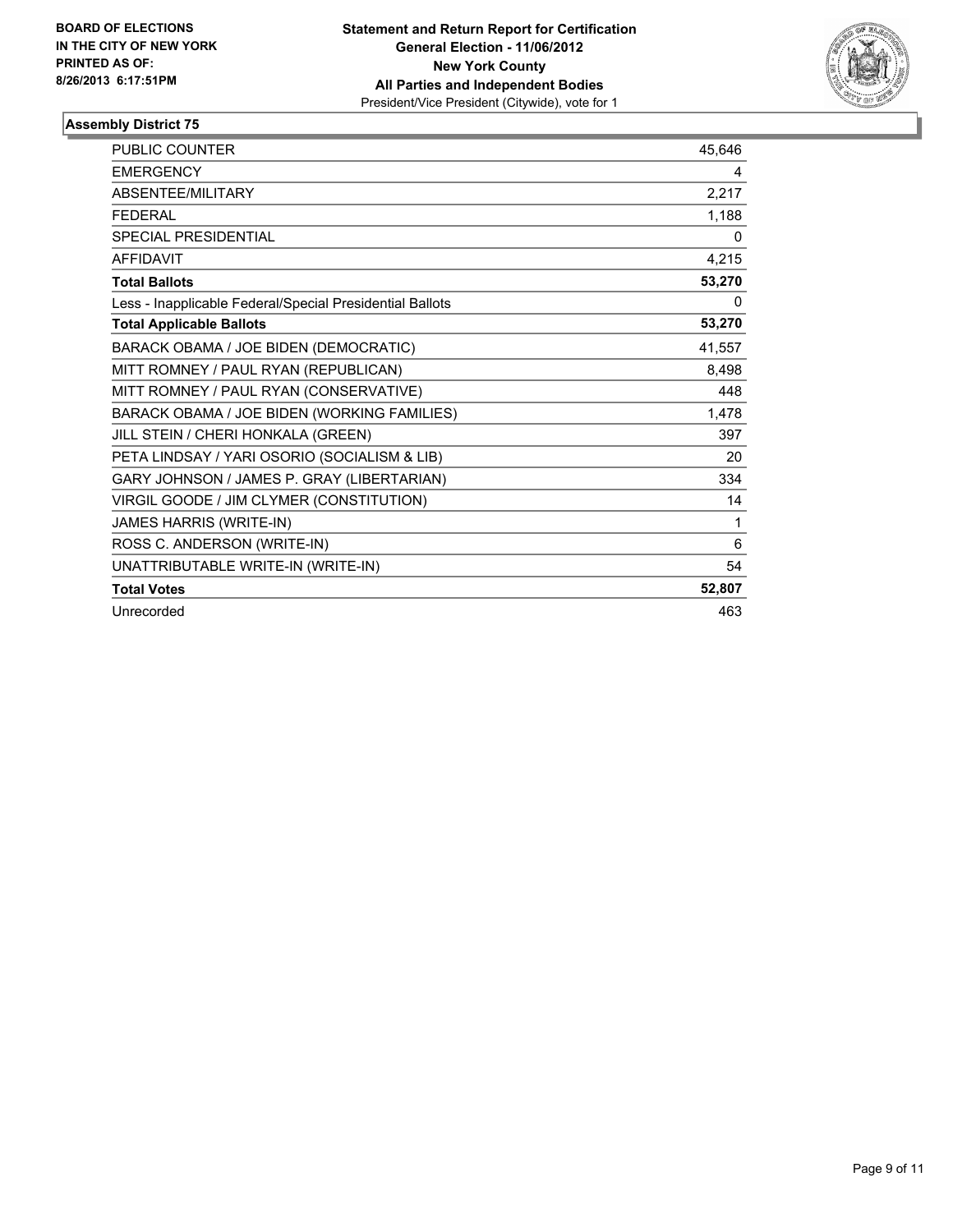

| <b>PUBLIC COUNTER</b>                                    | 45.412         |
|----------------------------------------------------------|----------------|
| <b>EMERGENCY</b>                                         | 155            |
| ABSENTEE/MILITARY                                        | 2,064          |
| <b>FFDFRAI</b>                                           | 1,197          |
| <b>SPECIAL PRESIDENTIAL</b>                              | 0              |
| <b>AFFIDAVIT</b>                                         | 4,209          |
| <b>Total Ballots</b>                                     | 53,037         |
| Less - Inapplicable Federal/Special Presidential Ballots | 0              |
| <b>Total Applicable Ballots</b>                          | 53,037         |
| BARACK OBAMA / JOE BIDEN (DEMOCRATIC)                    | 36,653         |
| MITT ROMNEY / PAUL RYAN (REPUBLICAN)                     | 13,956         |
| MITT ROMNEY / PAUL RYAN (CONSERVATIVE)                   | 617            |
| BARACK OBAMA / JOE BIDEN (WORKING FAMILIES)              | 797            |
| JILL STEIN / CHERI HONKALA (GREEN)                       | 310            |
| PETA LINDSAY / YARI OSORIO (SOCIALISM & LIB)             | 9              |
| GARY JOHNSON / JAMES P. GRAY (LIBERTARIAN)               | 336            |
| VIRGIL GOODE / JIM CLYMER (CONSTITUTION)                 | 12             |
| BARACK OBAMA / JOE BIDEN (WRITE-IN)                      | $\mathbf 1$    |
| BERNIE SANDERS (WRITE-IN)                                | $\mathbf{1}$   |
| <b>MERLIN MILLER (WRITE-IN)</b>                          | 1              |
| ROSS C. ANDERSON (WRITE-IN)                              | $\overline{7}$ |
| STEPHEN DURHAM (WRITE-IN)                                | $\mathbf 1$    |
| UNATTRIBUTABLE WRITE-IN (WRITE-IN)                       | 49             |
| <b>Total Votes</b>                                       | 52,750         |
| Unrecorded                                               | 287            |